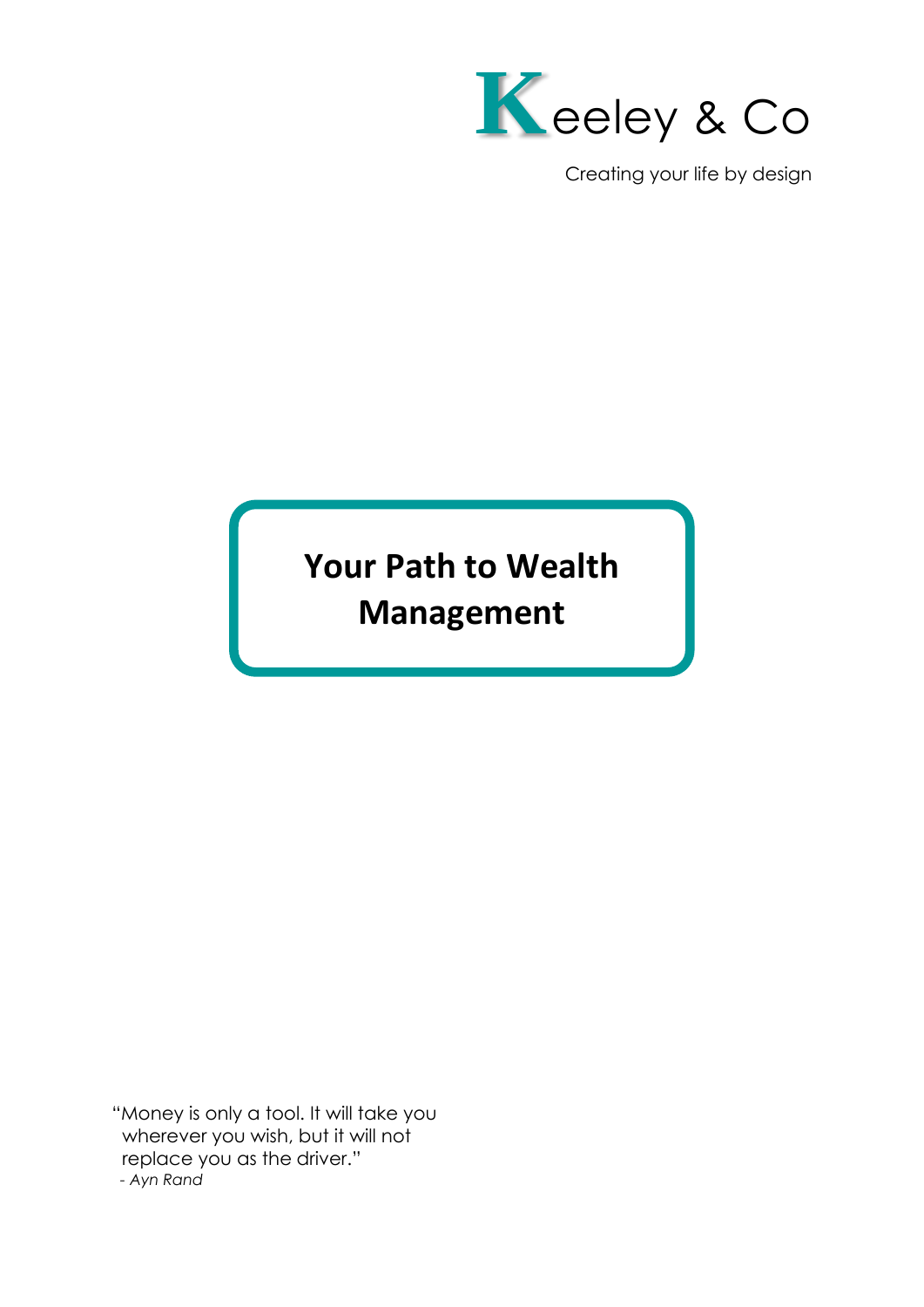

| Your Life Plan                  | We take time to really get to know you                                                                     |
|---------------------------------|------------------------------------------------------------------------------------------------------------|
| <b>Your Reality</b>             | We build an interactive financial model of your lifetime projected<br>wealth and consider its implications |
| <b>Your Strategy and Report</b> | We collaborate with you on designing a strategy to achieve your life<br>objectives                         |
| Implementation                  | We help you put the plan into operation                                                                    |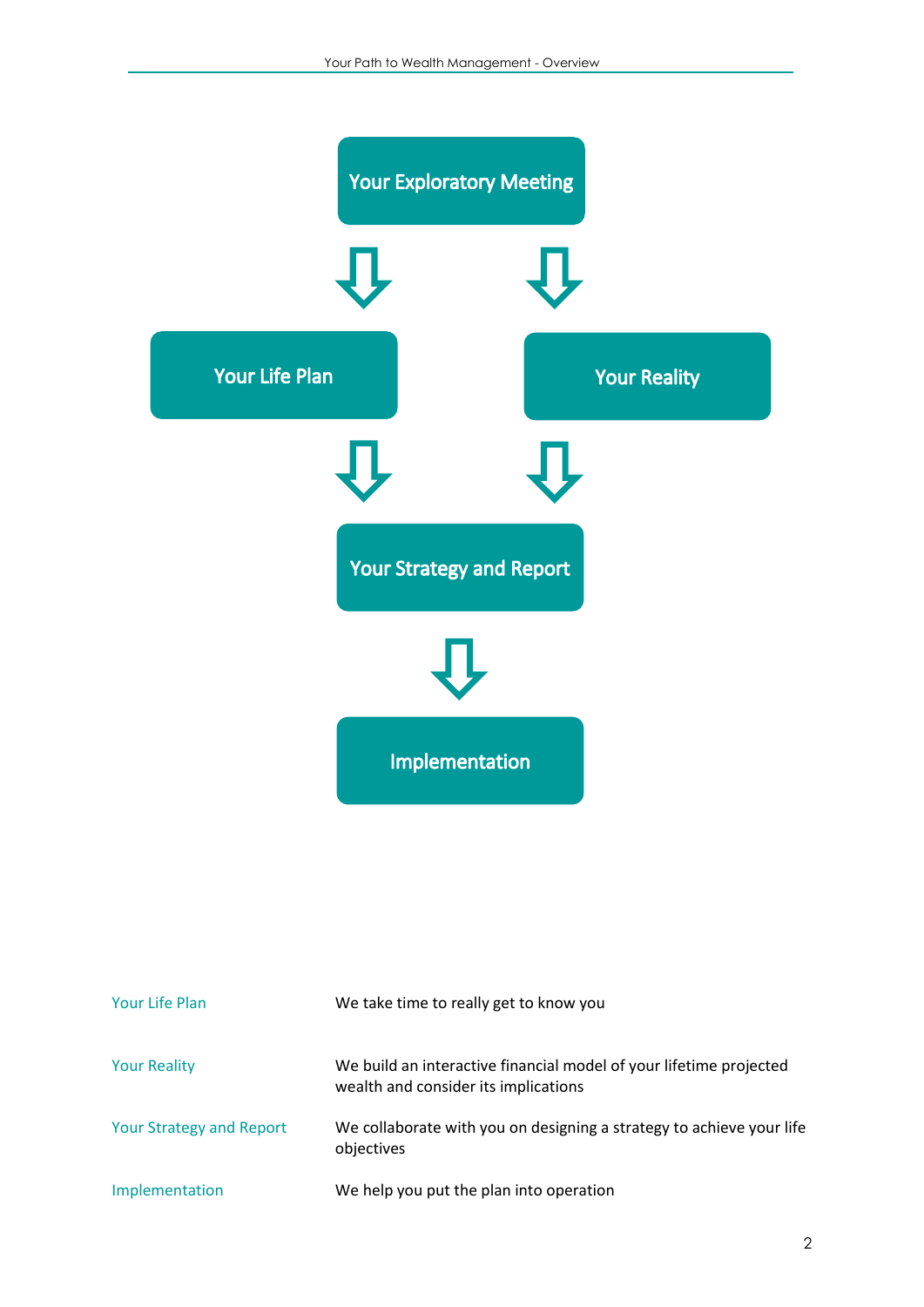#### **We explore working together**

# **Your Exploratory Meeting**

This is an opportunity for you to discover how we work and what we charge. It is also your meeting to tell us what you might want from any working relationship we might have with you and to decide whether or not we can provide what you are looking for.

#### **We will take time to really get to know you**

We go through a structured process to find out how you wish to design your life. This usually takes three meetings at fortnightly intervals, each meeting structured to cover successive parts of the process to ensure progression, clarification and successful conclusion.

#### **Your Life Plan**

# **Your Reality**

### **We build an interactive financial model of your lifetime projected wealth and consider its implications**

We build an interactive financial model of your lifetime wealth after capturing in detail, your assets, your liabilities, income and expenditure. A paraplanner works directly with you on your expenditure data and we source information directly from providers where possible to minimise your input. Then we meet with you to interpret the model and consider the implications of it.

#### **We collaborate with you on designing a strategy to achieve your life objectives**

With your life objectives at the heart of it, we will use our toolkit of investment, tax and trust knowledge in formulating a strategy which will ensure achievement. We will document this in a report outlining the route from our initial meeting to the financial strategy so that you can see the logical progression and emergence of your personal financial plan.

## **Your Strategy and Report**

## Implementation

#### **We help you put the plan into operation**

We will complete the research necessary to be able to make detailed and specific recommendations. We may need to entirely or partially rearrange your wealth to match the financial strategy and these changes could include deposits, investment portfolios and/or pensions plans as appropriate.